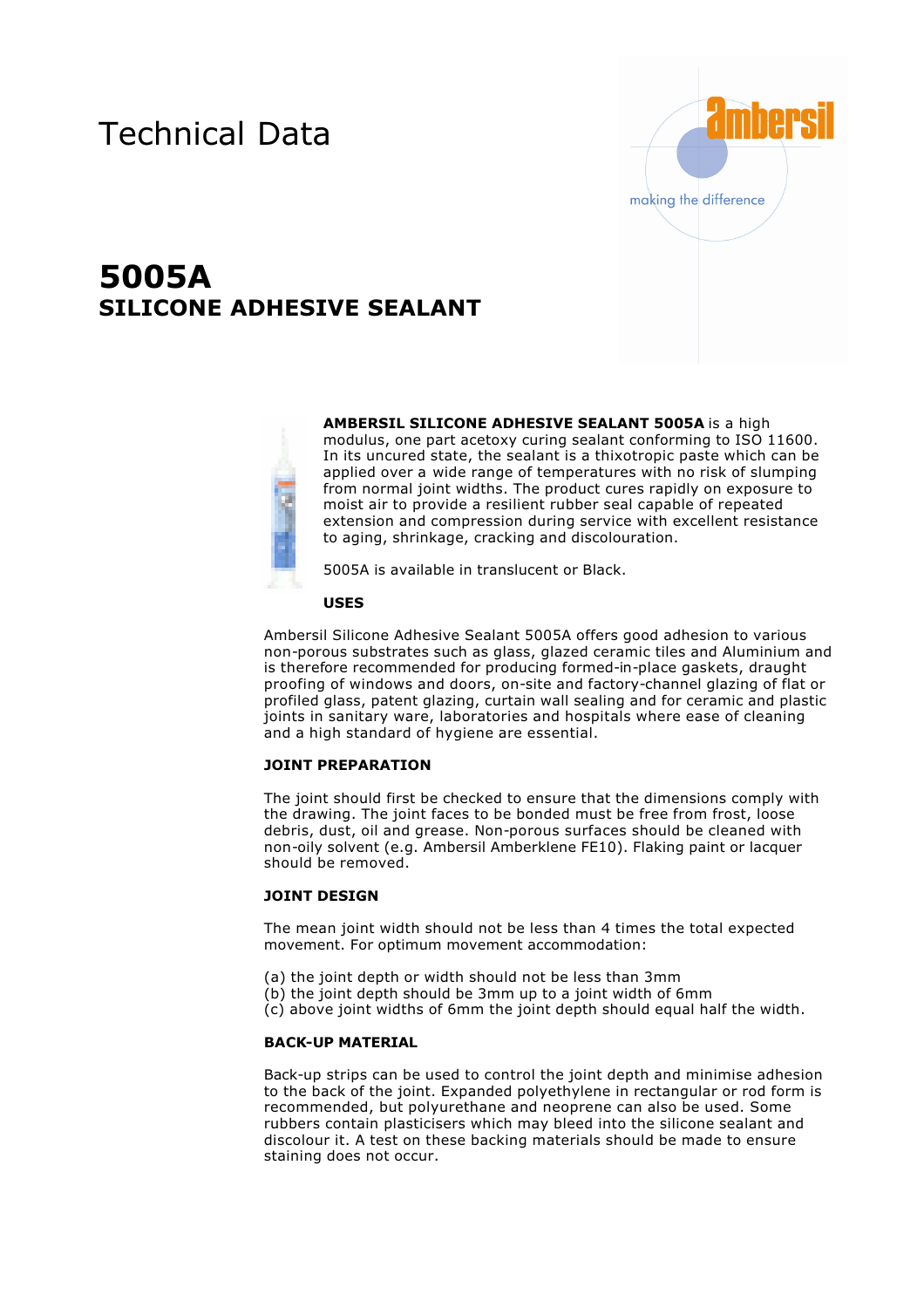#### **TYPICAL PROPERTIES**

## **UNCURED COMPOUND**

| Appearance              | : Smooth easily extruded translucent<br>paste |
|-------------------------|-----------------------------------------------|
| Sag and Flow            | : Nil                                         |
| <b>Specific Gravity</b> | : 1.03                                        |
| Skin over time          | $\therefore$ 8 – 20 minutes                   |
| Cure rate               | $: 3$ mm, 1 day. 5 mm, 3 days.                |

#### **CURED COMPOUND**

Results are based on a 3mm sheet cured at ambient conditions for 7 days.

| Hardness               | : 18 Shore A, minimum                                            |
|------------------------|------------------------------------------------------------------|
| Elongation at break    | $: 450\%$ , minimum                                              |
| Tensile Strenath       | $: 1.55$ Mpa, minimum                                            |
| Temperature Resistance | -60 $\degree$ C to +204 $\degree$ C (Short term 218 $\degree$ c) |

# **PACKAGES**

Ambersil Silicone Adhesive Sealant 5005A is available in non returnable 75ml cartridges.

# **LIMITATIONS**

Ambersil Silicone Adhesive Sealant 5005A is not recommended in situations where abrasion and physical abuse are encountered. It should not be applied to bituminous substrates, substrates based on natural rubber, chloroprene or EPDM or on materials that bleed oils, plasticisers or solvents. Sealant 5005A is not recommended for bonding to porous substrates such as stone or marble or surfaces which could react with acetic acid, e.g. lime based cements and mortars and copper-based or Zinc coated (galvanized) metals. 5005A is unsuitable for aquarium applications.

## **STORAGE**

Store the sealant in a cool dry place out of direct sunlight at temperatures not exceeding 30°C. Under these conditions the sealant in its original unopened package, has a storage life of 18 months.

## **FLAMMABILITY**

Flash Point greater than 100°C (closed cup). Burns at high temperatures to form an ash without dripping.

## **CAUTION**

On direct contact uncured sealant irritates the eyes. In case of contact, remove sealant, flush eyes with plenty of water and seek medical attention.